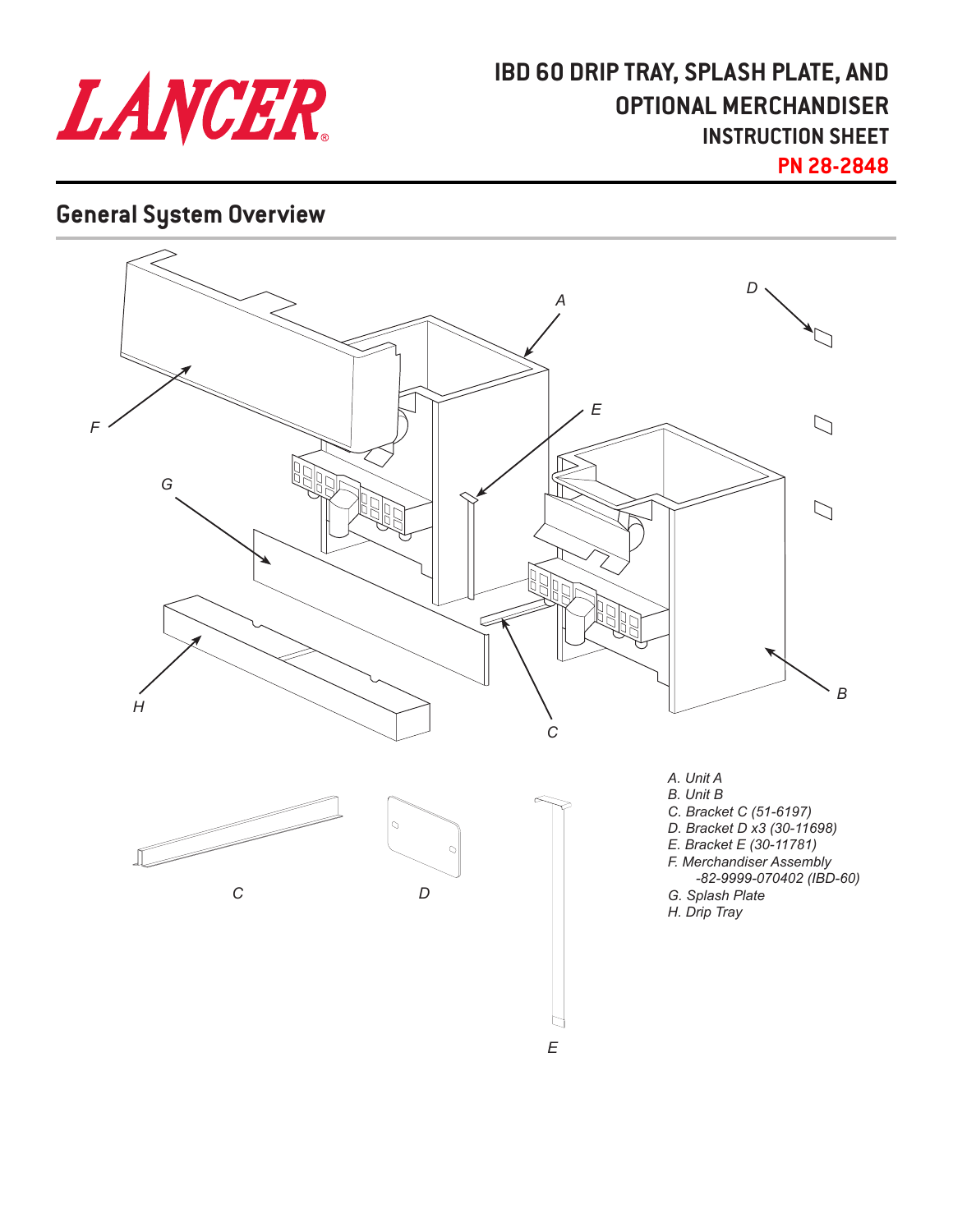## **Installation - IBD 60**

- 1. Remove Ice Bins for both Units A and B and set aside.
- 2. Set the right side of Unit A on the center line of the desired position.



3. Place Bracket C next to Unit A, aligned to the right panel.



4. Slide Unit B next to Unit A and against Bracket C to create a gap between the two units as shown in figure.



5. Install Bracket E inbetween the two center valves located in the front of the unit.



*A. Bracket E B. Center Valves*

6. Remove the screws from wrapper in the center backside of the units and install Bracket D (x3) by screwing the brackets into the corresponding places in the back of the unit.



*A. Bracket D x3*